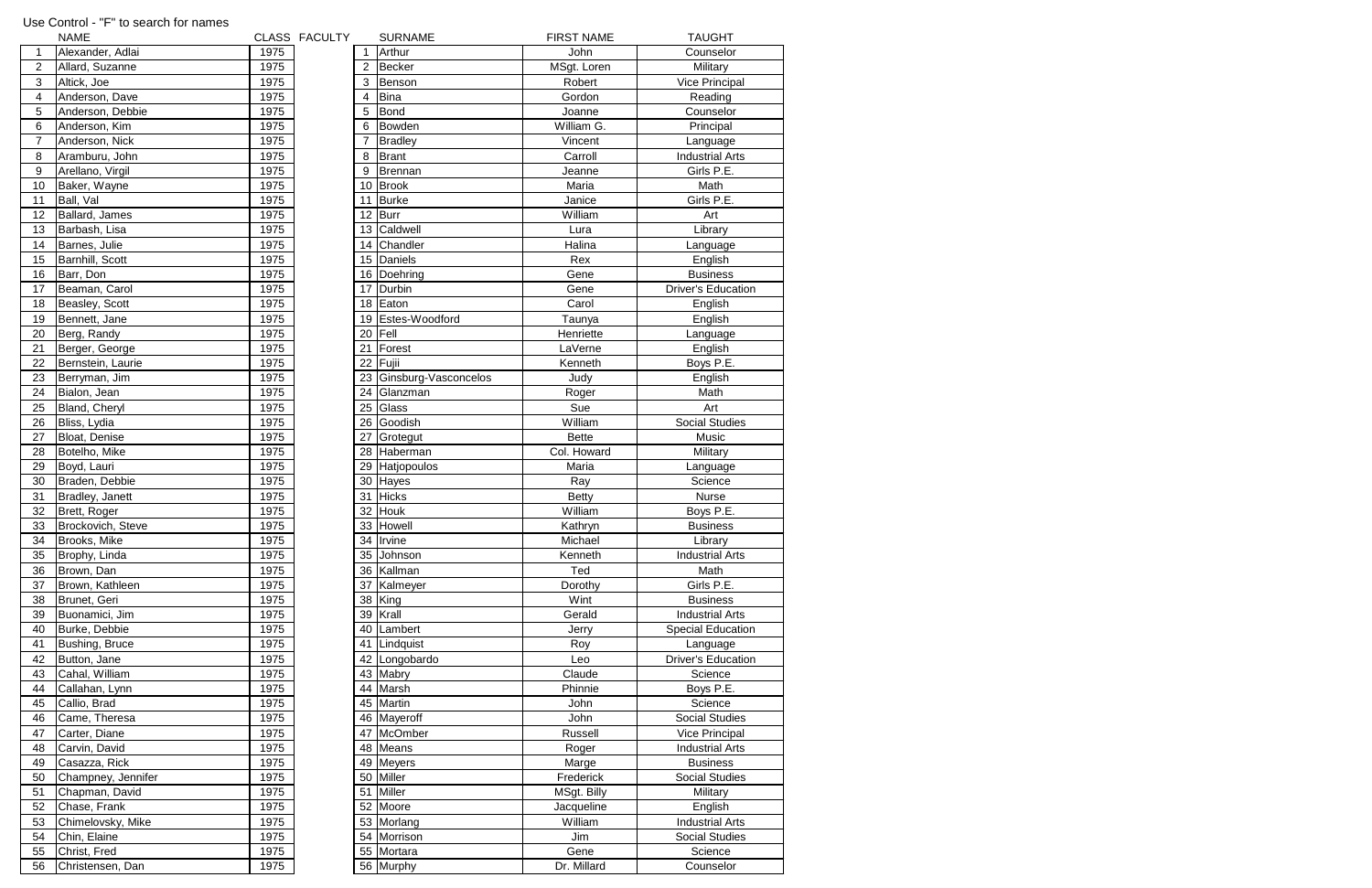| 57 | Clark, Charlene    | 1975 |    | 57 Muth        | Margaret     | English                  |
|----|--------------------|------|----|----------------|--------------|--------------------------|
| 58 | Clark, Daniel      | 1975 |    | 58 Neal        | Jack{John}   | Music                    |
| 59 | Clifford, Dave     | 1975 |    | 59 Norvell     | Mrs.         | Music                    |
| 60 | Clifton, Peggy     | 1975 |    | 60 Ochs        | George       | Science                  |
| 61 | Cline, Jon         | 1975 | 61 | Olson          | <b>Betty</b> | Math                     |
| 62 | Close, Fabienne    | 1975 | 62 | Owens          | Tom          | <b>Social Studies</b>    |
| 63 | Cordova, Jeff      | 1975 | 63 | Parker         | Ida          | Language                 |
| 64 | Crooks, Kim        | 1975 | 64 | Picollo        | Marvin E.    | Superintendent           |
| 65 | Cruz, Debbie       | 1975 | 65 | Potts          | James        | Vice Principal           |
| 66 | Cude, Sonwha       | 1975 |    | 66 Purinton    | Jean         | English                  |
| 67 | Cunning, Nancy     | 1975 | 67 | Ridderbusch    | Sgt. Robert  | Military                 |
| 68 | Cunningham, Jodi   | 1975 |    | 68 Robards     | Clyde        | Science                  |
| 69 | Cusick, Debbie     | 1975 |    | 69 Ruiz        | Doris        | Home Economics           |
| 70 | Dale, Nina         | 1975 |    | 70 Russell     | <b>Miss</b>  | Art                      |
| 71 | Dash, Pat          | 1975 | 71 | Ryan           | Thomas       | <b>Athletic Director</b> |
| 72 | Davis, Bob         | 1975 |    | 72 $Rxan$      | Margarita    | Language                 |
| 73 | Davis, Curt        | 1975 |    | 73 Ryerse      | Charles      | Math                     |
| 74 | Deamure, Lucille   | 1975 |    | 74 Scattini    | Gene         | Boys P.E.                |
| 75 | Demosthenes, Julie | 1975 |    | 75 Schonder    | Mrs.         | <b>Special Education</b> |
| 76 | Devencenzi, Rick   | 1975 |    | 76 Shields     | Mel          | English                  |
| 77 | Dewey, Mitch       | 1975 |    | 77 Simonian    | Simon        | Science                  |
| 78 | Di Pietro, Francie | 1975 |    | 78 Smith       | Ann          | Counselor                |
| 79 | Diangelis, Tony    | 1975 |    | 79 Stephenson  | Rosemary     | Home Economics           |
| 80 | Dickenson, Paul    | 1975 |    | 80 Stevenson   | Carol        | Girls P.E.               |
| 81 | Diezel, Dave       | 1975 |    | 81 Streng      | George       | <b>Social Studies</b>    |
| 82 | Dincan, Pauline    | 1975 |    | 82 Sullivan    | Gary         | <b>Social Studies</b>    |
| 83 | Donita, Kemberlin  | 1975 |    | 83 Sullivan    | Mary         | English                  |
| 84 | Douglass, Julianne | 1975 |    | 84 Sullivan    | Charlene     | English                  |
| 85 | Drakulich, Denise  | 1975 |    | 85 Swinden     | Ester        | Home Economics           |
| 86 | Driscoll, Diane    | 1975 |    | 86 Trout       | Lloyd        | <b>Social Studies</b>    |
| 87 | Eakes, Ruth        | 1975 |    | 87 Wachenfield | Mr.          | Art                      |
| 88 | Early, Sheri       | 1975 |    | 88 Walker      | Harry        | English                  |
| 89 | Early, Susan       | 1975 |    | 89 Walsh       | Ruth         | English                  |
| 90 | Easton, Robert     | 1975 |    | 90 Welch       | Barbara      | English                  |
| 91 | Edgington, Kathie  | 1975 |    | 91 Werry       | Florence     | Counselor                |
| 92 | Edwards, Dawn      | 1975 |    | 92 Worthen     | William      | Science                  |
| 93 | Ekins, Cynthia     | 1975 |    | 93 Zucco       | Lewis        | <b>Business</b>          |

| 57  | Clark, Charlene    | 1975 |
|-----|--------------------|------|
| 58  | Clark, Daniel      | 1975 |
| 59  | Clifford, Dave     | 1975 |
| 60  | Clifton, Peggy     | 1975 |
| 61  | Cline, Jon         | 1975 |
| 62  | Close, Fabienne    | 1975 |
| 63  | Cordova, Jeff      | 1975 |
| 64  | Crooks, Kim        | 1975 |
| 65  | Cruz, Debbie       | 1975 |
| 66  | Cude, Sonwha       | 1975 |
| 67  | Cunning, Nancy     | 1975 |
| 68  | Cunningham, Jodi   | 1975 |
| 69  | Cusick, Debbie     | 1975 |
| 70  | Dale, Nina         | 1975 |
| 71  |                    |      |
|     | Dash, Pat          | 1975 |
| 72  | Davis, Bob         | 1975 |
| 73  | Davis, Curt        | 1975 |
| 74  | Deamure, Lucille   | 1975 |
| 75  | Demosthenes, Julie | 1975 |
| 76  | Devencenzi, Rick   | 1975 |
| 77  | Dewey, Mitch       | 1975 |
| 78  | Di Pietro, Francie | 1975 |
| 79  | Diangelis, Tony    | 1975 |
| 80  | Dickenson, Paul    | 1975 |
| 81  | Diezel, Dave       | 1975 |
| 82  | Dincan, Pauline    | 1975 |
| 83  | Donita, Kemberlin  | 1975 |
| 84  | Douglass, Julianne | 1975 |
| 85  | Drakulich, Denise  | 1975 |
| 86  | Driscoll, Diane    | 1975 |
| 87  | Eakes, Ruth        | 1975 |
|     |                    |      |
| 88  | Early, Sheri       | 1975 |
| 89  | Early, Susan       | 1975 |
| 90  | Easton, Robert     | 1975 |
| 91  | Edgington, Kathie  | 1975 |
| 92  | Edwards, Dawn      | 1975 |
| 93  | Ekins, Cynthia     | 1975 |
| 94  | Elston, Mark       | 1975 |
| 95  | Elswick, Ted       | 1975 |
| 96  | Etchemendy, Mike   | 1975 |
| 97  | Falls, Joyce       | 1975 |
| 98  | Ferguson, Cindy    | 1975 |
| 99  | Finnigan, mike     | 1975 |
| 100 | Flowers, Cindy     | 1975 |
| 101 | Flowers, Rion      | 1975 |
| 102 | Ford, Dee          | 1975 |
| 103 | Forman, Chris      | 1975 |
| 104 | Fowler, Dean       | 1975 |
| 105 | Frank, Chip        | 1975 |
|     |                    |      |
| 106 | Free, Sue          | 1975 |
| 107 | Freeland, Jill     | 1975 |
| 108 | Freemonth, Corrine | 1975 |
| 109 | Frensdorf, Kerry   | 1975 |
| 110 | Fulkerson, Cathy   | 1975 |
| 111 | Furchner, Nick     | 1975 |
| 112 | Fusco, Lisa        | 1975 |
| 113 | Galloway, Michelle | 1975 |
| 114 | Gally, Steve       | 1975 |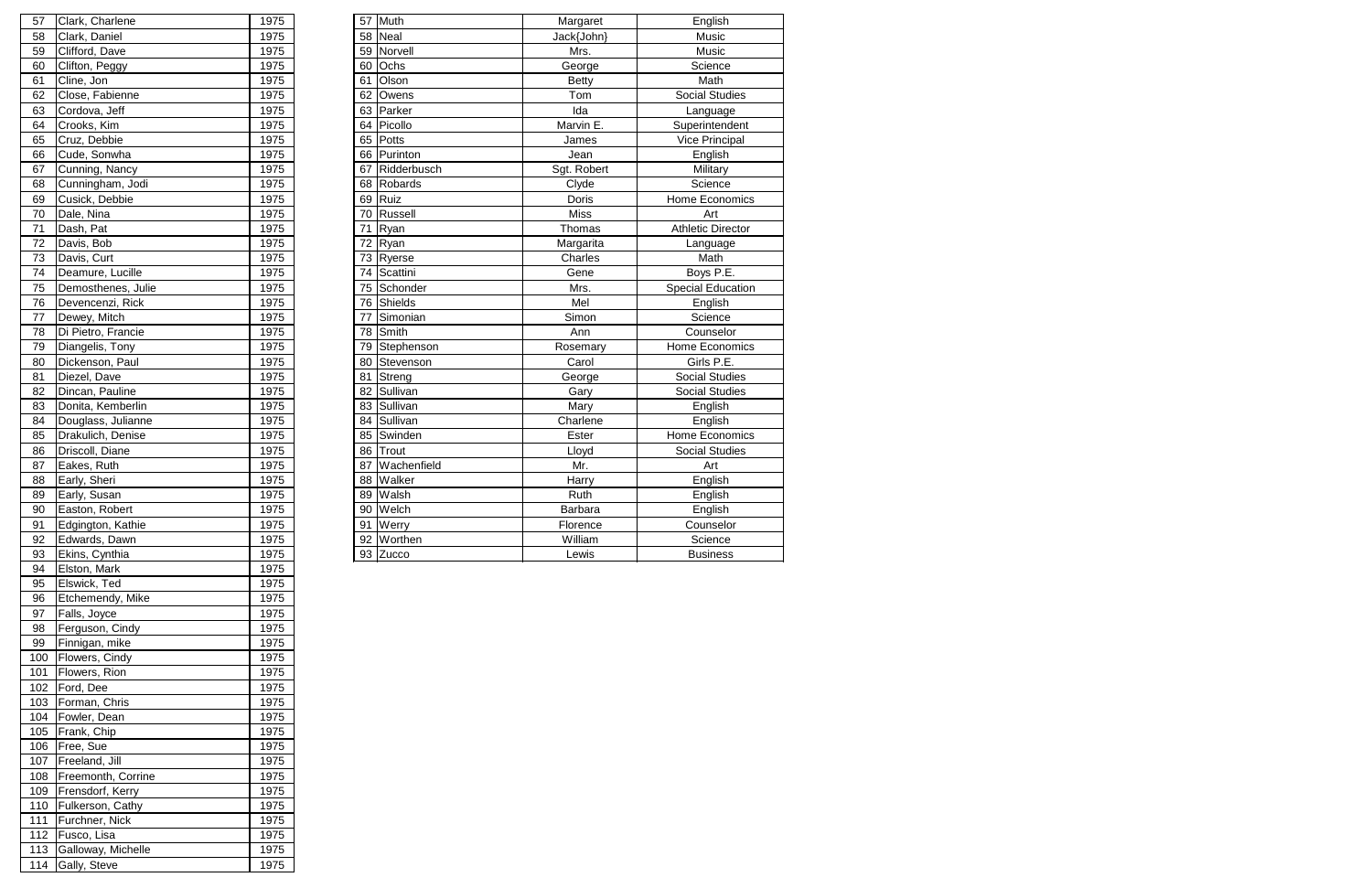| 115 | Gardner, Dale      | 1975 |
|-----|--------------------|------|
| 116 | Gardner, Linda     | 1975 |
| 117 | Gavica, Gary       | 1975 |
| 118 | George, Marilyn    | 1975 |
| 119 | Gilbert, Beth      | 1975 |
| 120 | Gimenez, Al        | 1975 |
| 121 | Gisila, Jaeck      | 1975 |
| 122 | Glisinzinski, Ted  | 1975 |
| 123 | Goetz, Ron         | 1975 |
| 124 | Goff, Bruce        | 1975 |
| 125 | Gonfiantini, Chris | 1975 |
| 126 | Gonsalves, Sandy   | 1975 |
| 127 | Goss, Dean         | 1975 |
| 128 | Graf, Lynn         | 1975 |
| 129 | Gray, Jim          | 1975 |
| 130 | Green, Mark        | 1975 |
| 131 | Greenlad, Kandi    | 1975 |
| 132 | Gregory, Dave      | 1975 |
| 133 | Griswold, Clay     | 1975 |
| 134 | Grundy, Doug       | 1975 |
|     |                    |      |
| 135 | Halliburton, Mike  | 1975 |
| 136 | Hallmark, Candy    | 1975 |
| 137 | Hambrick, Patty    | 1975 |
| 138 | Hampson, Kevin     | 1975 |
| 139 | Handy, Anna        | 1975 |
| 140 | Hardin, Kelly      | 1975 |
| 141 | Harris, Cindy      | 1975 |
| 142 | Hawkins, Craig     | 1975 |
| 143 | Hawkins, Mary Anne | 1975 |
| 144 | Hepfler, Ann       | 1975 |
| 145 | Herrington, Cindy  | 1975 |
| 146 | Hertel, Lana       | 1975 |
| 147 | Hewitt, Carol      | 1975 |
| 148 | Hilts, Tom         | 1975 |
| 149 | Hines, Cindy       | 1975 |
| 150 | Hlubeck, Cathy     | 1975 |
| 151 | Hoagland, Martin   | 1975 |
| 152 | Hodson, Ken        | 1975 |
| 153 | Hoffman, Christine | 1975 |
| 154 | Hoffman, Jaci      | 1975 |
| 155 | Holly, Don         | 1975 |
| 156 | Horlacher, Karen   | 1975 |
| 157 | Houk, Linda        | 1975 |
| 158 | Howard, Joe        | 1975 |
| 159 | Howard, Scott      | 1975 |
| 160 | Hull, Teri         | 1975 |
| 161 | Humes, Abbey       | 1975 |
| 162 | Hummell, Teri      | 1975 |
| 163 | Hunneycutt, David  | 1975 |
| 164 | Hurst, Leslie      | 1975 |
| 165 | Hutton, Tina       | 1975 |
| 166 | Iveson, Jim        | 1975 |
| 167 | Jardine, Tom       | 1975 |
| 168 | Johnson, Sue       | 1975 |
| 169 | Jones, Linda       | 1975 |
| 170 | Jones, Max         | 1975 |
| 171 | Jones, Nancy       | 1975 |
| 172 | Kastilitz, Ed      | 1975 |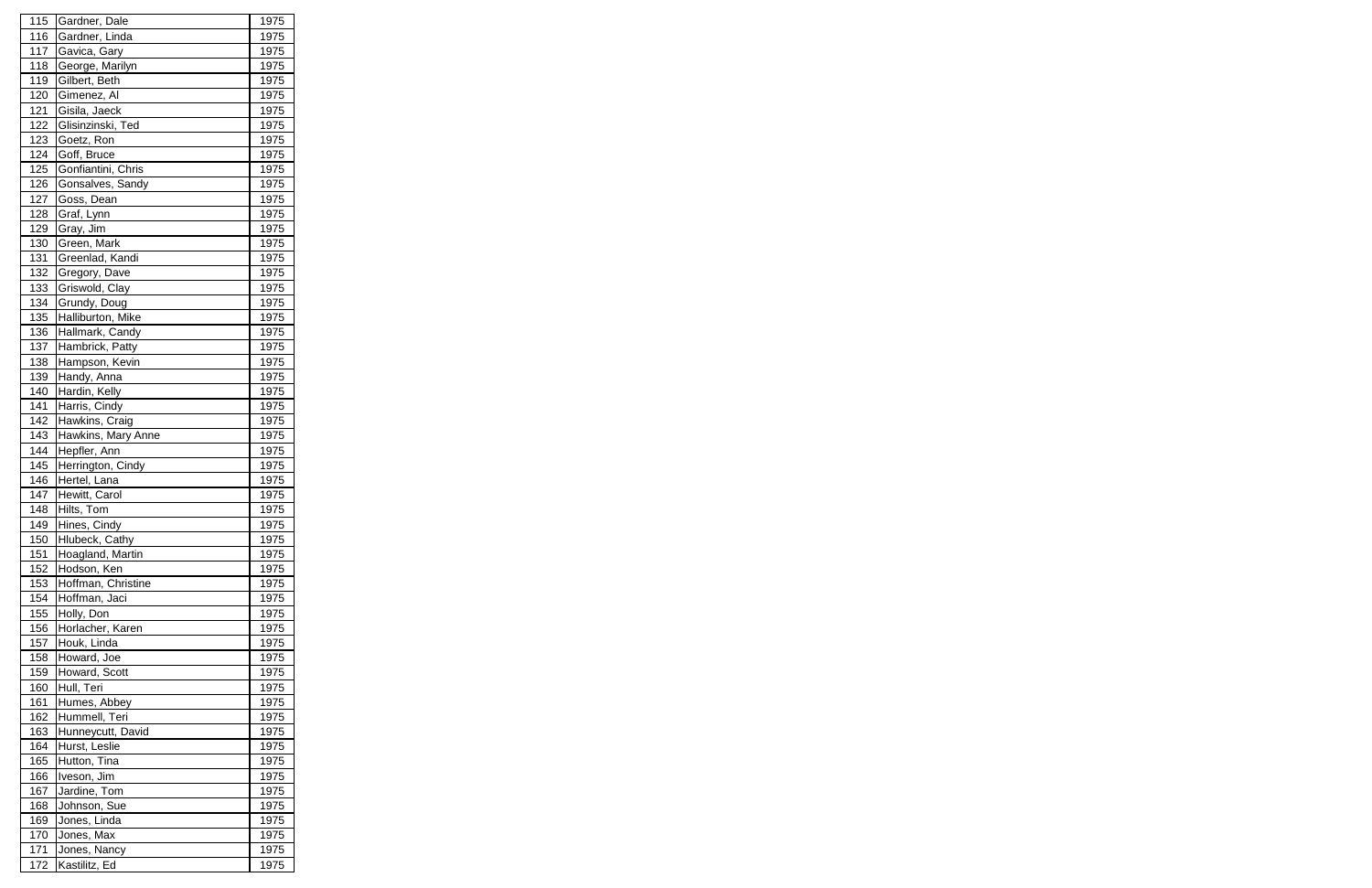| 173 | Kay, Tim           | 1975 |
|-----|--------------------|------|
| 174 | Kearney, Kathy     | 1975 |
| 175 | Kernod, Joanna     | 1975 |
| 176 | King, Warren       | 1975 |
| 177 | Kirk, Donna        | 1975 |
| 178 | Kishpaugh, Dave    | 1975 |
| 179 | Kite, Debbie       | 1975 |
| 180 | Klaich, Larry      | 1975 |
| 181 | Klebenow, Jennifer | 1975 |
| 182 | Kleiner, Eddie     | 1975 |
| 183 | Klosterman, Bob    | 1975 |
| 184 | Kocka, Judy        | 1975 |
| 185 | Kop, Sheldon       | 1975 |
| 186 | Kraemer, Steve     | 1975 |
| 187 | Krause, Kurt       | 1975 |
| 188 | Kroll, Eric        | 1975 |
| 189 | Kuchler, Steve     | 1975 |
| 190 | Kunkle, Tom        | 1975 |
| 191 | La Voy, John       | 1975 |
| 192 | LaBar, Susan       | 1975 |
| 193 | Lafollette, Nancy  | 1975 |
| 194 | Landa, Gary        | 1975 |
| 195 | Lang, Patricia     | 1975 |
| 196 | Laughter, Debby    | 1975 |
| 197 | Lawlor, Kathy      | 1975 |
| 198 | Lee, Kim           | 1975 |
| 199 | Leggett, Marty     | 1975 |
| 200 | Lemons, Duane      | 1975 |
| 201 | Leonard, Robin     | 1975 |
| 202 | Lepori, Gerianne   | 1975 |
| 203 | Lepori, Marianne   | 1975 |
| 204 | Lesperance, Linda  | 1975 |
| 205 | Lindberg, Christie | 1975 |
| 206 | Livierato, Kathy   | 1975 |
| 207 | Llop, Claire       | 1975 |
| 208 | Logan, Lisa        | 1975 |
| 209 | Logar, Debbie      | 1975 |
| 210 | Lorello, Tim       | 1975 |
| 211 | Lucchesi, Paula    | 1975 |
| 212 | Lucey, Marcia      | 1975 |
| 213 | Lunt, Susan        | 1975 |
| 214 | Macaulay, Carol    | 1975 |
| 215 | Magee, Dee Dee     | 1975 |
| 216 | Mahoney, Phil      | 1975 |
| 217 | Maienschein, Keith | 1975 |
| 218 | Marinelli, Joseph  | 1975 |
| 219 | Marrs, Jaci        | 1975 |
| 220 | Martineau, Janet   | 1975 |
| 221 | Martinez, Billie   | 1975 |
| 222 | Maserlson, Mark    | 1975 |
| 223 | Mash, Diana        | 1975 |
| 224 | May, Sharon        | 1975 |
| 225 | Mayer, Cindy       | 1975 |
| 226 | Maysey, Sandra     | 1975 |
| 227 | McCain, Laine      | 1975 |
| 228 | McCaskill, Cheryl  | 1975 |
| 229 | McCormack, Marie   | 1975 |
| 230 | McDonald, Peggy    | 1975 |
|     |                    |      |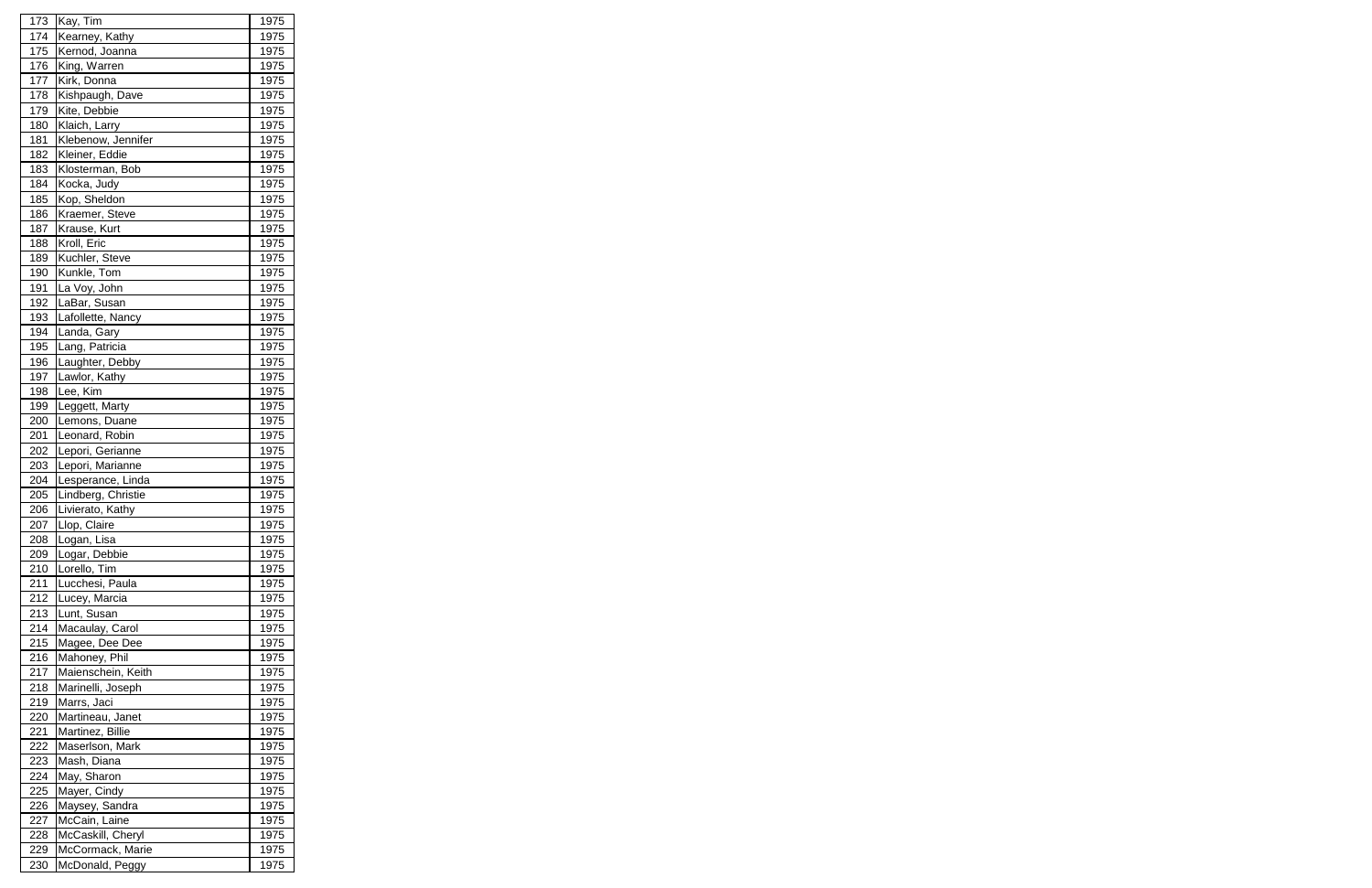| 231 | McGirk, Blair                      | 1975        |
|-----|------------------------------------|-------------|
| 232 | McGranaham, Donald                 | 1975        |
| 233 | McIntire, Gail                     | 1975        |
| 234 | McKenney, Stacey                   | 1975        |
| 235 | Meacham, Susan                     | 1975        |
| 236 | Mensini, Mike                      | 1975        |
| 237 | Metzgar, Heidi                     | 1975        |
| 238 | Millard, N. H. "Bob"               | 1975        |
| 239 | Mooney, Terry                      | 1975        |
| 240 | Moore, Doug                        | 1975        |
| 241 | Moorehouse, Eddie                  | 1975        |
| 242 | Morgan, Kim                        | 1975        |
| 243 | Morris, Mike                       | 1975        |
| 244 | Moy, Alice                         | 1975        |
| 245 | Myhre, Debbie                      | 1975        |
| 246 | Mylan, Cheryl                      | 1975        |
| 247 | Nachtsheim, Janet                  | 1975        |
| 248 | Nadolny, Kim                       | 1975        |
| 249 | Nahas, Kim                         | 1975        |
| 250 | Neidert, Karl                      | 1975        |
| 251 |                                    | 1975        |
| 252 | Nelson, Lynn<br>Neusswander, Cindy | 1975        |
|     | Nichols, Tim                       |             |
| 253 |                                    | 1975        |
| 254 | Nitschke, Duke                     | 1975        |
| 255 | Norman, Brad                       | 1975        |
| 256 | Norris, Tim                        | 1975        |
| 257 | Nuttall, Dino                      | 1975        |
| 258 | Nuttall, Mark                      | 1975        |
| 259 | Nyberg, John                       | 1975        |
| 260 | Oar, Don                           | 1975        |
| 261 | Olds, Ray                          | 1975        |
| 262 | Olsen, Denise                      | 1975        |
| 263 | Olthoff, Becky                     | 1975        |
| 264 | Osgood, Karyn                      | <u>1975</u> |
| 265 | Palm, Dave                         | 1975        |
| 266 | Parrish, Beverly                   | 1975        |
| 267 | Parrish, Janelle                   | 1975        |
| 268 | Pearce, Tom                        | 1975        |
| 269 | Peterson, John                     | 1975        |
| 270 | Peterson, Marty                    | 1975        |
| 271 | Pierce, Linda                      | 1975        |
| 272 | Pierce, Sue                        | 1975        |
| 273 | Pulito, Toni                       | 1975        |
| 274 | Pullen, Robert                     | 1975        |
| 275 | Purke, Larry                       | 1975        |
| 276 | Quesnel, Bill                      | 1975        |
| 277 | Rahming, Roger                     | 1975        |
| 278 | Ralf, Mary                         | 1975        |
| 279 | Ralston, James                     | 1975        |
| 280 | Rasmussin, Lanse                   | 1975        |
| 281 | Ray, Kathy                         | 1975        |
| 282 | Rea, Lisa                          | 1975        |
| 283 | Rea, Mark                          | 1975        |
| 284 | Redhead, Wendy                     | 1975        |
| 285 | Reichman, Kathleen                 | 1975        |
| 286 | Reynolds, Harry                    | 1975        |
|     |                                    |             |
| 287 | Reynolds, Mark                     | 1975        |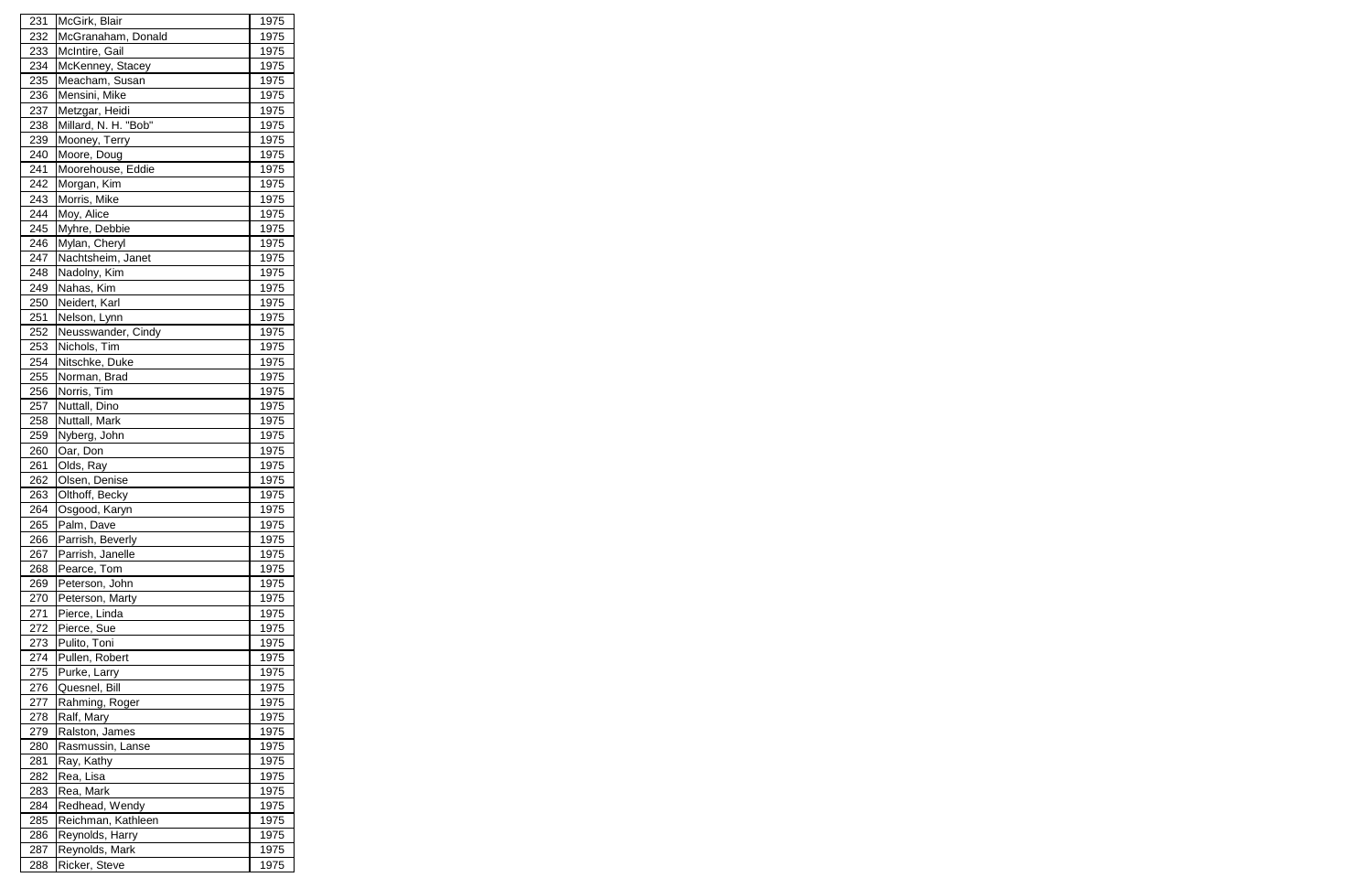| 289<br>290<br>291<br>292 |                                      |              |
|--------------------------|--------------------------------------|--------------|
|                          | Ricks, Ellen                         | 1975         |
|                          | Ridderbush, Richard                  | 1975         |
|                          | Ries, Tom                            | 1975         |
|                          | Riggs, Willa                         | 1975         |
| 293                      | Rizzo, Karen                         | 1975         |
| 294                      | Robson, Bonnie                       | 1975         |
| 295                      | Ross, Eric                           | 1975         |
| 296                      | Rossi, Denise                        | 1975         |
| 297                      | Rough, Evelyn                        | 1975         |
| 298                      | Rowe, Kevin                          | 1975         |
| 299                      | Rowe, Kim                            | 1975         |
| 300                      | Ruark, Dave                          | 1975         |
| 301                      | Ryerse, Tracy                        | 1975         |
| 302                      | Sage, Jeff                           | 1975         |
| 303                      | Sakach, Gary                         | 1975         |
| 304                      | Sallabery, Yvonne                    | 1975         |
| 305                      | Sampsel, Mark                        | 1975         |
| 306                      | Sargent, Leslie                      | 1975         |
| 307                      | Sargent, Susan                       | 1975         |
| 308                      | Sauer, Linda                         | 1975         |
|                          |                                      |              |
| 309                      | Sbriglia, Mike<br>Schienacker, Steve | 1975         |
| 310                      |                                      | 1975         |
| 311                      | Schnelter, Frank                     | 1975         |
| 312                      | Schoen, Margaret                     | 1975         |
| 313                      | Scott, Dawn                          | 1975         |
| 314                      | Scully, Pete                         | 1975         |
| 315                      | Sedillos, Debbie                     | 1975         |
| 316                      | Sexton, Greg                         | 1975         |
| 317                      | Shackleton, Sarah                    | 1975         |
| 318                      | Shoener, Jackie                      | 1975         |
| 319                      | Sipes, Les                           | 1975         |
| 320                      | Slagle, Cindee                       | 1975         |
| 321                      | Sloan, Ronda                         | 1975         |
| 322                      | Smith, Brooke                        | 1975         |
| 323                      | Smith, Dan                           | 1975         |
| 324                      | Smith, Helena                        | 1975         |
| 325                      | Smith, Mike Allen                    | 1975         |
|                          | Snow, Janelle                        |              |
| 326                      | Snyder, Greg                         | 1975         |
| 327                      |                                      | 1975         |
| 328                      | Solem, Gregg                         | 1975         |
| 329                      | Sorenson, Larry                      | 1975         |
| 330                      | Spurgeon, Charolette                 | 1975         |
| 331                      | Squire, Rose                         | 1975         |
| 332                      | Stackelburg, Camilla                 | 1975         |
| 333                      | Stephens, Laurie                     | 1975         |
| 334                      | Stephens, Mark                       | 1975         |
| 335                      | Stepio, David                        | 1975         |
| 336                      | Stewart, Ron                         | 1975         |
| 337                      | Stoflith, Vernon                     | 1975         |
| 338                      | Stosic, Vernon                       | 1975         |
| 339                      | Stroh, Jackie                        | 1975         |
| 340                      | Sullivan, Frank                      | 1975         |
| 341                      | Surbur, Jeff                         | 1975         |
| 342                      | Sutherland, Jeff                     | 1975         |
| 343                      | Taylor, Sharee                       | 1975         |
| 344                      |                                      |              |
| 345                      | Templeton, Cindy<br>Terrio, Glen     | 1975<br>1975 |